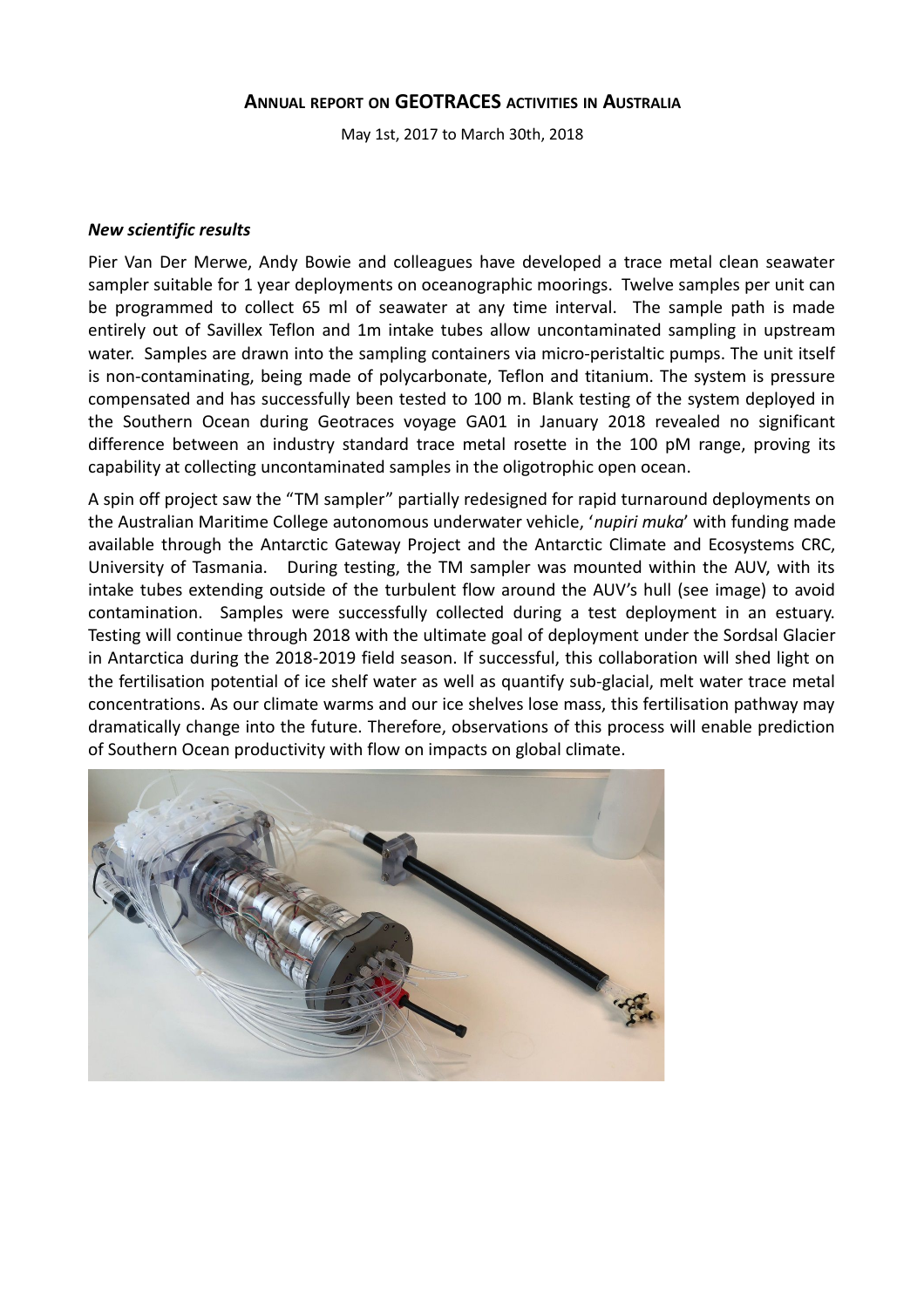

# *Cruises*

- Completion of the Australian SR3-GEOTRACES section voyage in the Southern Ocean. GEOTRACES section GS01 was completed along the SR3 line (approximately 140ºE) from Hobart (Tasmania, Australia) to the Antarctic ice-edge. Scientists measured TEIs, nutrients, the carbon system and ocean physics along the SR3 section over 6 weeks in January/February 2018. Measurements of trace metals and isotopes (TEIs) are scarce in the Southern Ocean, particularly on repeat sections and in deeper waters. TEI distributions on the SR3 line will be compared to expeditions in spring 2001 and late autumn 2008 to assess seasonal and longerterm changes. The section also sampled for TEIs in marine particles, and stable, radioactive and radiogenic isotopes that have not been measured before in this sector of the Southern Ocean, as well as sampling for TEIs in aerosol particles. Metagenomic analyses will be used to characterise the structure and function of the microbial community as a function of latitude and depth along the repeat transects. Steve Rintoul (CSIRO/ACE CCRC) was the Chief Scientist and Andrew Bowie (IMAS-UTAS/ACE CRC) was the GEOTRACES PI.
- Two transit voyages completed around Australia under the project "Natural iron fertilisation of oceans around Australia: linking terrestrial dust and bushfires to marine Biogeochemistry" (PI Bowie) provided GEOTRACES compliant aerosol data.
- Completion of SOTS time series "Subantarctic Biogeochemistry of Carbon and Iron, Southern Ocean Time Series site". GEOTRACES PIs: Boyd, Ellwood, Bowie. This voyage took place in March 2018 in the Subantarctic Southern Ocean south of Tasmania and follows up a similar voyage in March 2016. A number of overseas scientists participated in this GEOTRACES process study (GprI08), including Ben Twining (Bigelow Marine Labs) and members of the Barbeau (SIO) and Wilhelm (UT) labs. The focus was on particle dynamics and TEI biogeochemistry.

# *New projects and/or funding*

- Rintoul SR, Bowie AR, Tilbrook BD, Bodrossy L, Detecting Southern Ocean change from repeat hydrography, deep Argo and trace element biogeochemistry, CSIRO Marine National Facility, \$5625k (in kind)
- Boyd PW, Ellwood M, Bowie AR, Surface and subsurface subantarctic biogeochemistry of carbon and iron, Southern Ocean Time Series site, CSIRO Marine National Facility \$1125k (in kind)
- Ellwood M, Boyd PW, Bowie AR, Chase Z, Abbot A, Constraining external iron inputs and cycling in the southern extension of the East Australian Current, Southern Ocean Time Series site, CSIRO Marine National Facility, \$2875k (in kind)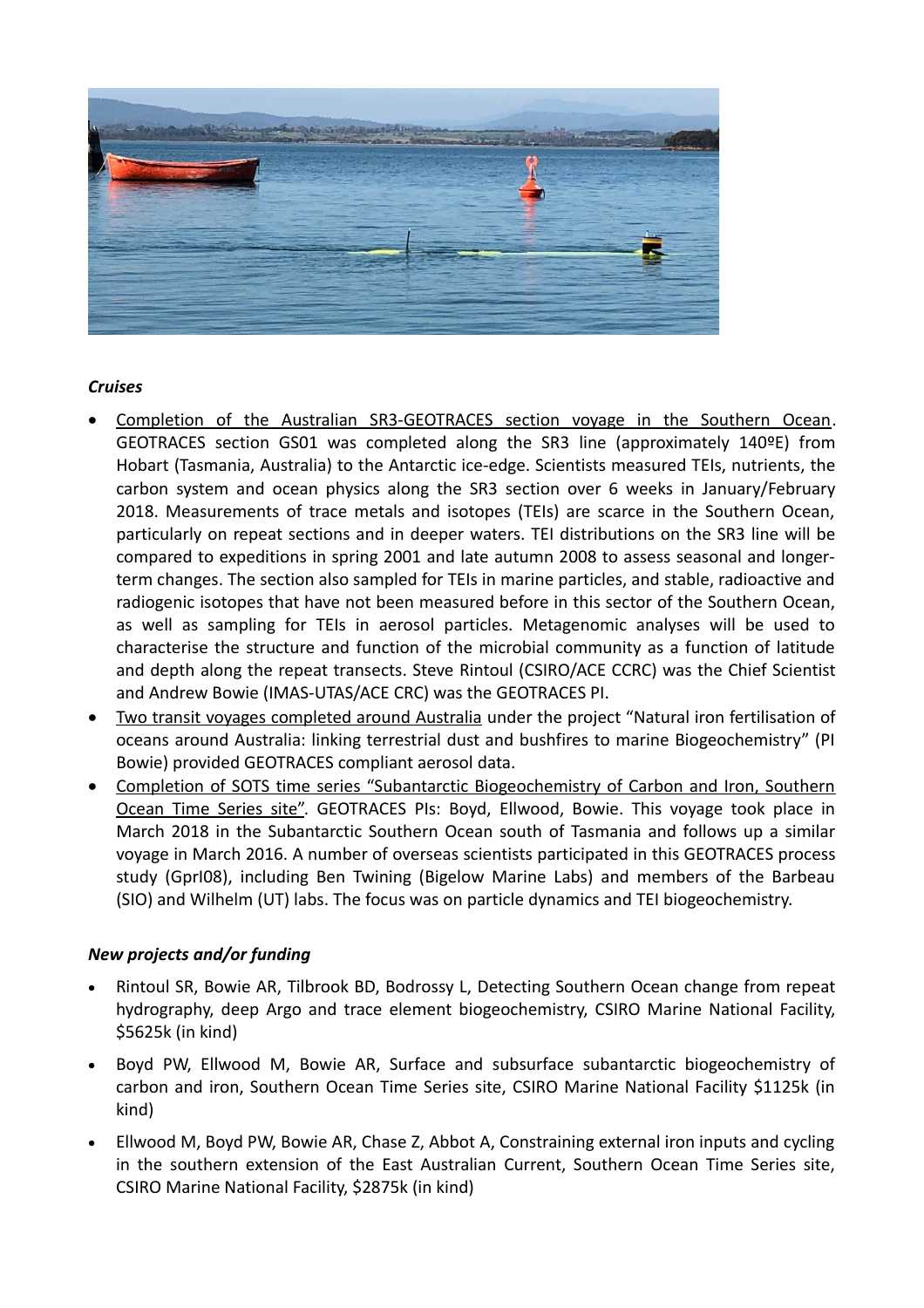- van der Merwe, Bowie Trull, Integration and testing of clean water sampler on ARC Antarctic Gateway Partnership Autonomous Underwater Vehicle (AUV) 'nupiri muka' (\$8256 cash)
- Chase, Meissner, Bostock, Ren and Sikes. The Southern Ocean's response to abrupt climate change, Australian Research Council \$385,650

### *GEOTRACES workshops and meetings*

- Christina Schallenberg, Sophie Bestley, Diana Davies, Ruth Eriksen, Melanie Gault-Ringold, Andreas Klocker, Michael Sumner, Ashley Townsend, Thomas W. Trull, Pier van der Merwe, Karen Westwood, Kathrin Wuttig, Andrew Bowie. Sustained upwelling of subsurface iron supplies the phytoplankton blooms around the southern Kerguelen plateau. Symposium on Kerguelen Plateau Marine Ecosystem and Fisheries. Second Symposium on Kerguelen Plateau Marine Ecosystems and Fisheries, 13–15 November 2017, Hobart, Tasmania
- Wuttig et al., 2017. Second Symposium on Kerguelen Plateau Marine Ecosystems and Fisheries, 13–15 November 2017, Hobart, Tasmania
- van der Merwe, Wuttig, Holmes, Chase, Trull, Bowie, 2017. Trace metal bioavailability is greater of particles sourced from glacial erosion than hydrothermalism in the Southern Ocean. Second Symposium on Kerguelen Plateau Marine Ecosystems and Fisheries, 13–15 November 2017, Hobart, Tasmania
- Coffin, Arculus, Bowie, Chase, Robertson, Trull, In2016 V01 Science Party, 2017. Volcanism, Iron, and Phytoplankton on the Kerguelen Plateau. Second Symposium on Kerguelen Plateau Marine Ecosystems and Fisheries, 13–15 November 2017, Hobart, Tasmania

#### *Outreach activities*

- Iron and anemia in the Southern Ocean, Poster presentations at the Festival of Bright Ideas, Hobart (Tasmania), August 2017
- Royal Society of Tasmania Winter Series public lecture by Philip Boyd, Geoengineering the Planet: Can we, should we try to offset global climate change

#### *Other activities*

 Al Tagliabue visited the Institute for Marine and Antarctic Science (IMAS) for six weeks as a University of Tasmania visiting scientist. He worked with worked with Boyd and Bowie on merging results in the Pacific basin from GEOTRACES survey and process stations. The results were presented at the Ocean Sciences Meeting in Portland.

#### *New publications (published or in press)*

• Archer, C., Andersen, M.B., Cloquet, C., Conway, T.M., Dong, S., Ellwood, M., Moore, R., Nelson, J., Rehkämper, M., Rouxel, O. and Samanta, M., 2017. Inter-calibration of a proposed new primary reference standard AA-ETH Zn for zinc isotopic analysis. *Journal of Analytical Atomic Spectrometry*, *32*(2), pp.415-419.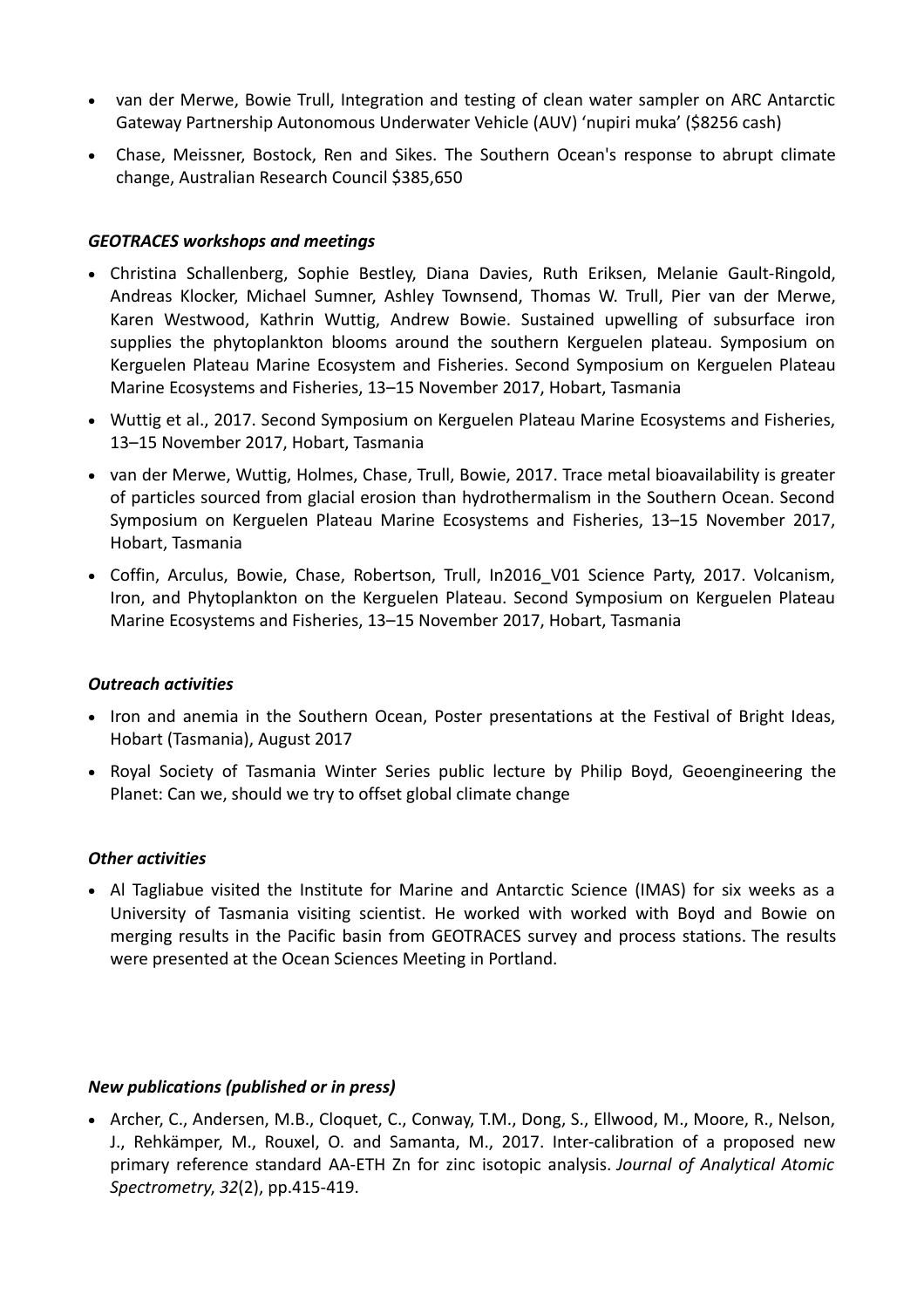- Boyd, P.W., Ellwood, M.J., Tagliabue, A. and Twining, B.S., 2017. Biotic and abiotic retention, recycling and remineralization of metals in the ocean. *Nature Geoscience*, *10*(3), p.167.
- Buchanan, P J, R. J. Matear, Z. Chase, S J Phipps, and N.L. Bindoff. "Dynamic Biological Functioning Important for Simulating and Stabilizing Ocean Biogeochemistry." *Global Biogeochemical Cycles* 42, no. 9 (2018): 1675. doi:10.1002/2017gb005753.
- Durand, A., Z. Chase, T. Noble, H. Bostock, S. L. Jaccard, P. Kitchener, A. T. Townsend, et al. "Export Production in the New-Zealand Region Since the Last Glacial Maximum." *Earth and Planetary Science Letters* 469 (2017): 110–22. doi:10.1016/j.epsl.2017.03.035.
- Durand, A., Z. Chase, T. Noble, H. Bostock, S. L. Jaccard, A. T. Townsend, N. L. Bindoff, H. Neil, and G. Jacobsen. "Reduced Oxygenation at Intermediate Depths of the Southwest Pacific During the Last Glacial Maximum." *Earth and Planetary Science Letters* 491 (June 1, 2018): 48–57. doi:10.1016/j.epsl.2018.03.036.
- Ellwood M.J., Bowie A.R., Baker A., Gault-Ringold M., Hassler C., Law C.S., Maher W.A., Marriner A., Nodder S., Sander S., Stevens C., Townsend A., van der Merwe P., Woodward E.M.S., Wuttig K., Boyd P.W., 2018. Insights into the biogeochemical cycling of iron, nitrate, and phosphate across a 5,300 km South Pacific zonal section (153°E–150°W). Global Biogeochemical Cycles, 32, doi.org/10.1002/2017GB005736. FT130100037 (2014-18)
- Genovese C, Grotti M, Pittaluga J, Ardini F, Janssens J, Wuttig K, Moreau S and Lannuzel D, 2018.Influence of the organic complexation on dissolved iron distribution in East Antarctic pack ice, Marine Chemistry, in press [\(https://doi.org/10.1016/j.marchem.2018.04.005\)](https://doi.org/10.1016/j.marchem.2018.04.005).
- Hassler, C.S., van den Berg, C.M. and Boyd, P.W., 2017. Toward a regional classification to provide a more inclusive examination of the ocean biogeochemistry of iron-binding ligands. *Frontiers in Marine Science*, *4*, p.19.
- Holmes, T.M., Chase Z., van Der Merwe P., Townsend A.T., Bowie A.R., 2017. Detection, dispersal and biogeochemical contribution of hydrothermal iron in the ocean, Marine and Freshwater Research, 68, 2184-2204, doi:10.1071/mf16335. DP150100345 (2015-17)
- Meyerink, S.W., Ellwood, M.J., Maher, W.A., Dean Price, G. and Strzepek, R.F., 2017. Effects of iron limitation on silicon uptake kinetics and elemental stoichiometry in two Southern Ocean diatoms, Eucampia antarctica and Proboscia inermis, and the temperate diatom Thalassiosira pseudonana. *Limnology and Oceanography*, *62*(6), pp.2445-2462.
- Meyerink, S., Ellwood, M.J., Maher, W.A. and Strzepek, R., 2017. Iron Availability Influences Silicon Isotope Fractionation in Two Southern Ocean Diatoms (Proboscia inermis and Eucampia antarctica) and a Coastal Diatom (Thalassiosira pseudonana). *Frontiers in Marine Science*, *4*, p.217.
- Ratnarajah L., Lannuzel D., Townsend A.T., Meiners K.M., Nicol S., Friedlaender A.S., Bowie A.R., 2017. Physical speciation and solubility of iron from baleen whale faecal material. Marine Chemistry, 294, 79-88, doi.org/10.1016/j.marchem.2017.05.004
- Ratnarajah L., Nicol S., Bowie A.R., Pelagic iron recycling in the Southern Ocean: Exploring the contribution of marine animals. Frontiers in Marine Science Horizon Scan 2018: Emerging Issues in Marine Science, <https://doi.org/10.3389/fmars.2018.00109>
- Samanta, M., Ellwood, M.J. and Strzepek, R.F., 2018. Zinc isotope fractionation by Emiliania huxleyi cultured across a range of free zinc ion concentrations. *Limnology and Oceanography*, *63*(2), pp.660-671.
- Samanta, M., Ellwood, M.J., Sinoir, M. and Hassler, C.S., 2017. Dissolved zinc isotope cycling in